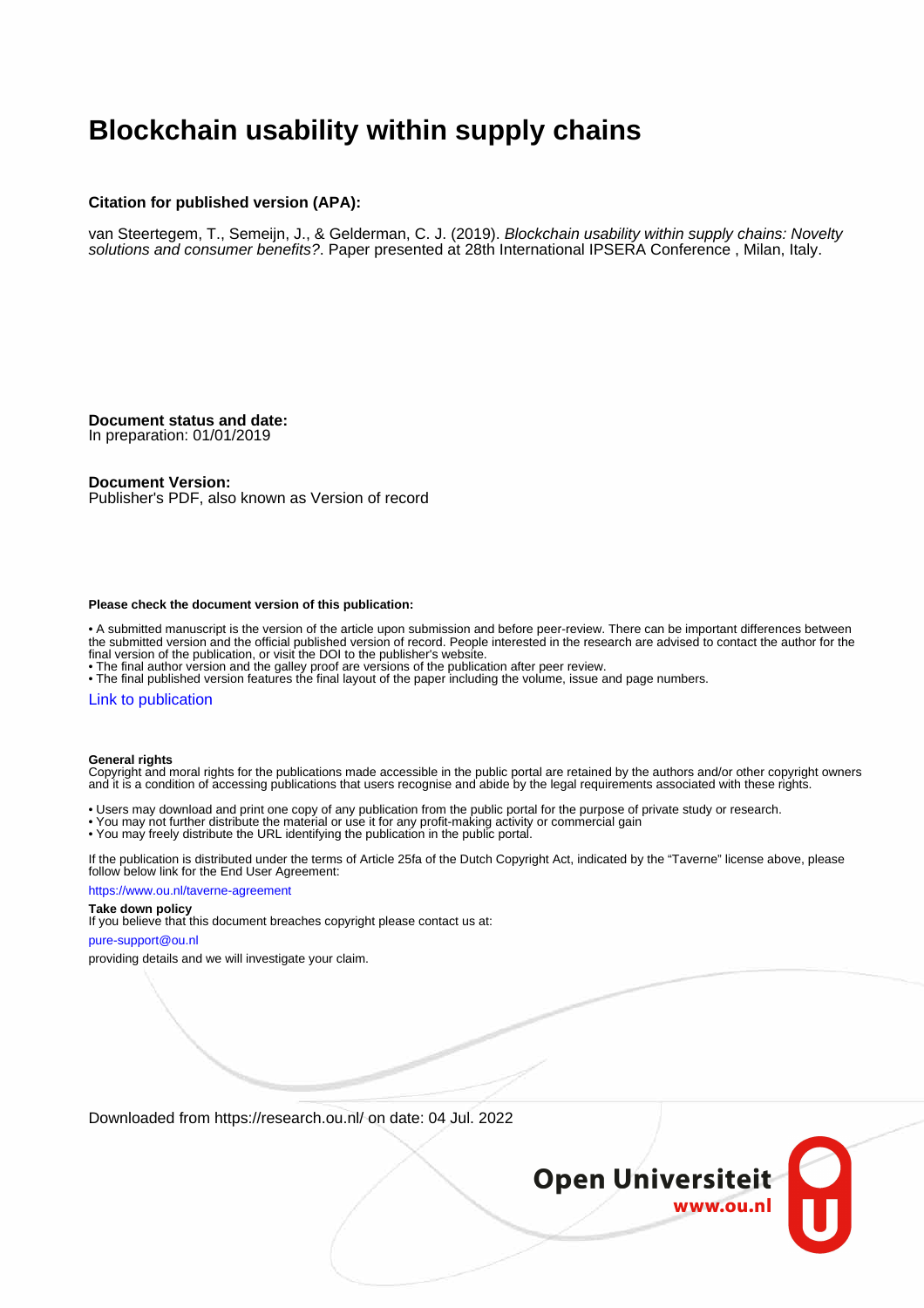# Blockchain usability within supply chains

Novelty solutions and consumer benefits?

#### Abstract

Blockchains receive a lot of attention these days. However, whereas conceptual models and proof-of-concepts are reasonably obtainable, real-world implementations are scarce. This is no different in the field of supply chains. This research takes a theoretical and practical (qualitative) approach to find out what the usability of blockchain technology is, what experts and practitioners expect from it, what hurdles are to overcome and what the possibilities for end-consumers are; all this specifically within supply chains. We find that most setups divert far from the original blockchain concept, and thus also from its potential strengths and drawbacks. Our interviewees are expecting (data) integration, possibly in solutions spanning a whole industry. In terms of hindrances, the technological maturity, its case specificity and a lack of examples come forward as main reasons.

keywords: blockchain, supply chain, trust, data integration, provenance

# 1 Introduction

Thanks to globalization and global outsourcing, contemporary supply chains consist of many members who are geographically dispersed; this leads to highly complex and opaque supply chains. Supplier mistakes, unethical behavior or fraud, require fast and reliable determination of the origins of products. Not only is this valuable information for all supply chain members, also end-consumers are (just as much as regulators) interested in the quality, origins (e.g. biological products) and safety of their food and products.

Many believe that blockchain technology, of which Bitcoin and Ethereum are the most famous ones, could be the key to support further B2B integration in a cost-effective and flexible way [\(Korpela, Hallikas, & Dahlberg, 2017\)](#page-15-0), and has as main advantages its durability, transparency, immutability and process integrity [\(Abeyratne & Monfared, 2016\)](#page-14-0).

However, decentralized, rather slow, fully transparent and pseudonymous networks are arguably not what organizations search for neither. IT providers have come up with workarounds for these issues, but these tend to divert far from the original philosophy and strengths of the blockchain [\(Peterson, Deeduvanu, Kanjamala, & Boles, 2016\)](#page-16-0). The corporate implementation we tend to evolve towards, raises the question whether blockchain is a real technological solution for existing problems, more than just a 'new, trendy package'. If blockchain is indeed the long-awaited game changer within the supply chain domain, in whatever hybrid implemented form, then we need to understand the underlying reasons for managers and technicians to adopt this technology.

As such, the generalized problem statement of this work becomes: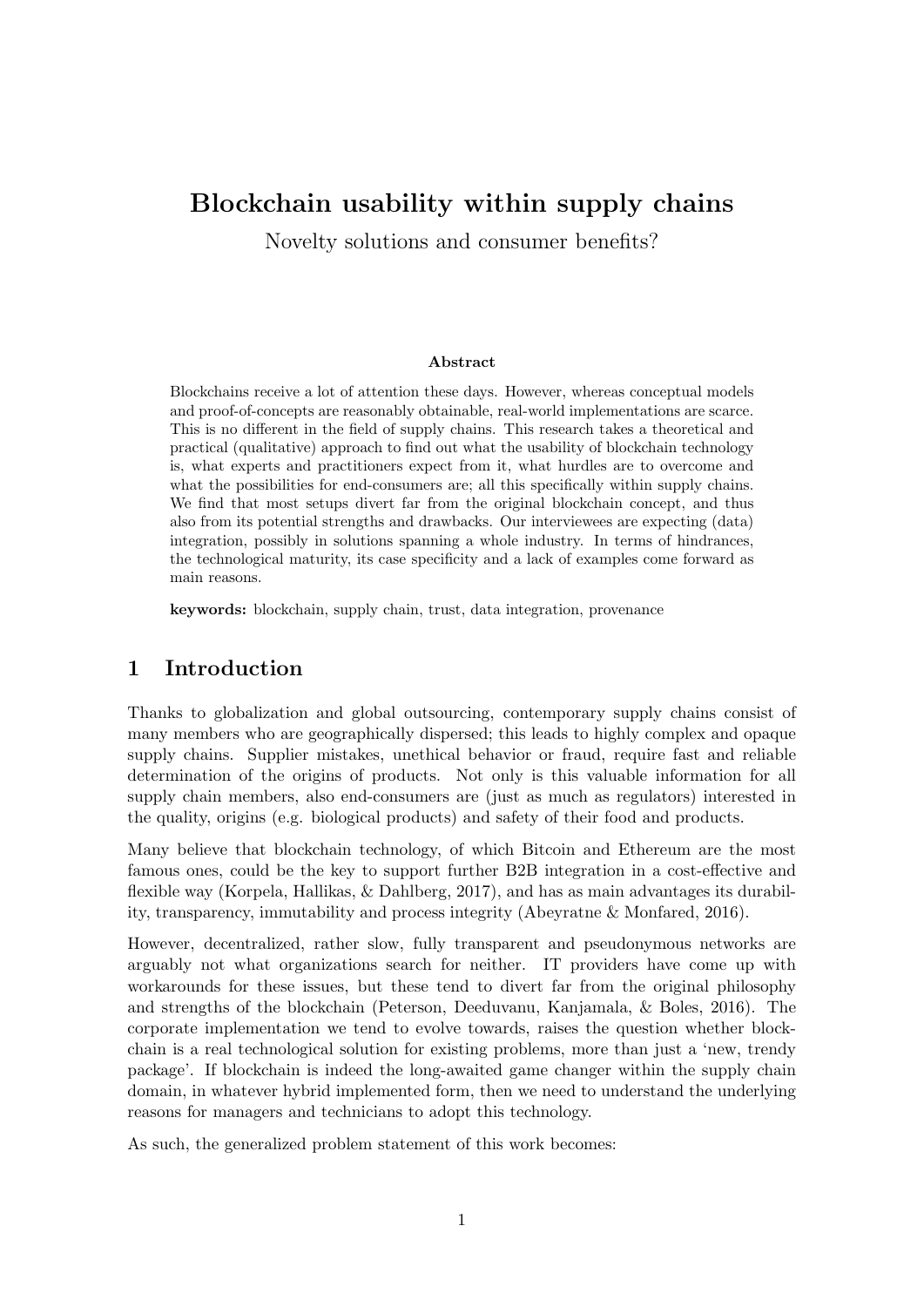Blockchain usability within supply chains: What novelty solutions are being sought after and how can end-consumers benefit?

More in detail, we will be researching (1) what insights or visibility into the supply chain do partners want today but cannot get, (2) what are typical applications of blockchain in current practice, (3) whether these motives benefit substantially from blockchain as a technology (and/or how they should) and (4) how the end-consumer can benefit from the blockchain evolution.

# 1.1 Research method

For a good understanding, this research will first of all introduce some concepts, and clarify some assumptions. Hereafter, we will be looking at the theoretical usability of blockchains by conducting a literature review. For the practical grounding, we will be conducting semi-structured interviews with experts, (supply chain) managers and consultants.

Capturing a multitude of implementations spanning different industries, future-oriented concepts, visions and extensions (such as end-consumer benefits) will require the use of interactive interviews and case studies, in a qualitative research setup. Especially in this case, the outcome of the research strategy will be less biased by the investigators' preconceptions, as constrained questions in a survey might favor a specific outcome, based on the approach and deduction made [\(Eisenhardt, 1989\)](#page-14-1).

# 1.2 A chain of blocks

A block in a blockchain essentially consists of a reference (a hash) to its previous block and a number of transactions or state changes. The fact that each block contains a reference to its predecessor, makes it representing a 'chain of blocks' or a blockchain (Figure [1\)](#page-2-0).

<span id="page-2-0"></span>

Figure 1: Graphical representation of a blockchain

The hash of a block is a hash of the block in its completeness. Therefore, if anyone (later on) would alter the data within any block in the chain, its hash would change, breaking the (block)chain. This should make it difficult to tamper with any data in a blockchain, once it is (officially) recorded. A consensus algorithm exists, whereby multiple blockchain nodes agree on whether a block and its contents is valid and allowed to be included in the chain. As long as an honest majority (typically) exists, by consensus about validity, fraudulent participants are prevented to add a self-constructed (counterfeit) block.

# 1.3 Smart contracts

In a blockchain context, smart contracts represent a piece of software, a set of 'logic' written in a computer programming language. The smart contract itself and its execution state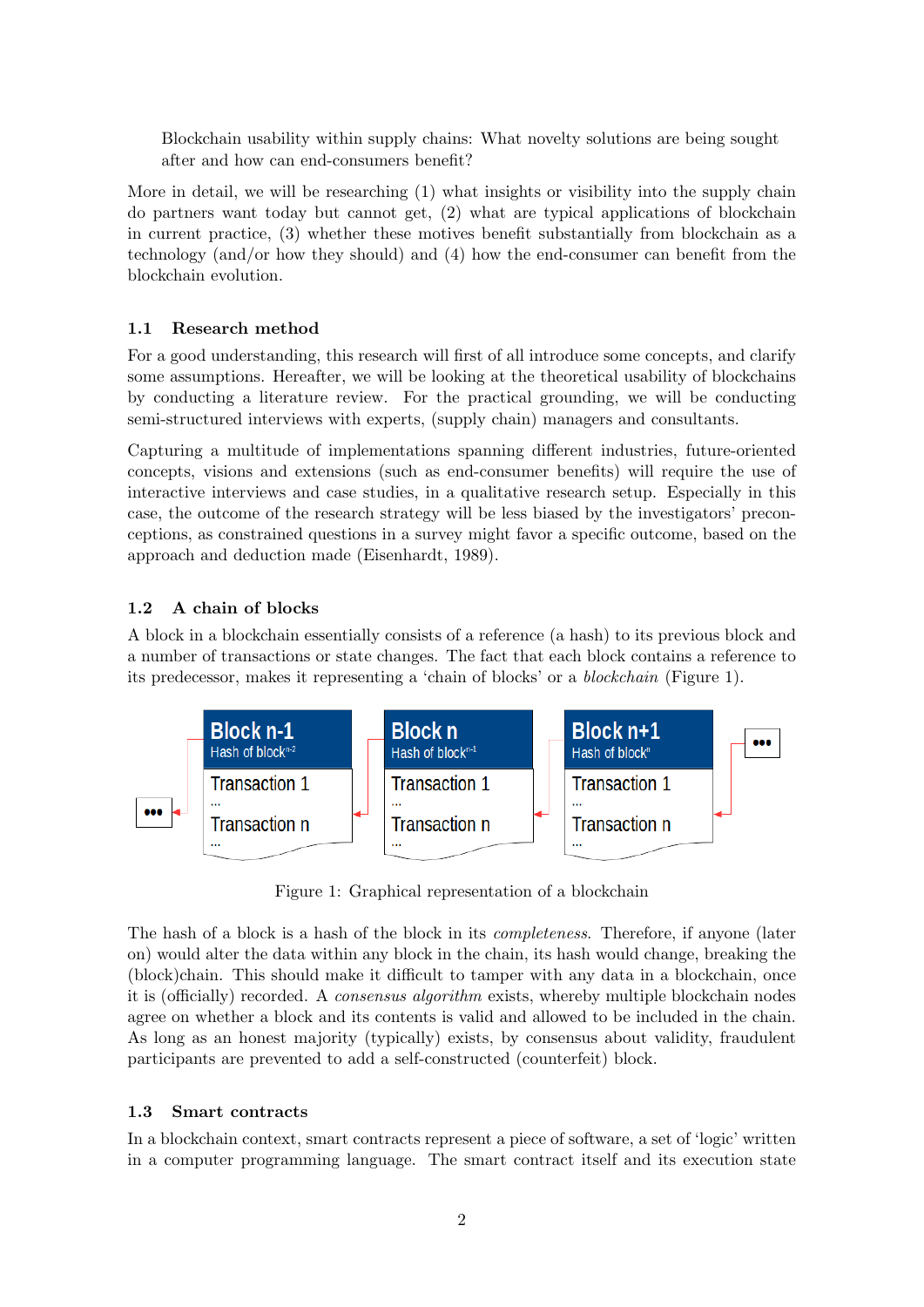(such as the content of variables) are stored onto the blockchain, and it is executed by the network, upon invocation. If the network is immutable, then the logic of a certain contract cannot be altered anymore; its state can only be changed by executing the contract, using well-defined, known in advance (programmatic) rules.

# 1.4 Blockchain types

In the literature, one will encounter different types of blockchain being mentioned, carrying varying and overlapping names. Researchers rarely make their interpretation explicit, and tend to use it 'as most convenient'. For transparency, we firstly want to clarify our assumptions. Throughout this work we will consistently use these naming conventions and their associated definitions.

# • Public blockchains

A fully public and possibly transparent network, where nodes can freely join and cooperate in the consensus reaching process. This typically involves an incentive, a compensation in the form of a cryptocurrency, for partaking.

# • Consortium blockchains

Nodes in the network are mainly or exclusively hosted by the participants. Eventually, (although seemingly uncommon) external nodes may join, but not participate in the consensus (for risk of 51% attacks). Typically no reward is foreseen.

# • Private blockchains

The network is fully shielded (private), and typically hosted by a single provider that is paid for the service offering. Sometimes, the network is distributed (like in a cloud solution).

Note that a node is not necessarily a participant, and a participant is generally not obliged to be a node. In a public setup, nodes are frequently as well called miners.

Blockchains are frequently as well called permissioned, eventually as an alias of one of the above types. However, being permissioned, the fact of requiring some authorization to participate in the blockchain, is clearly a property (not a type): permissioning is imaginable for any of the three blockchain types. Hence as well our explicit distinction between a node and a participant.

# 2 Literature review

# 2.1 Bitcoin

An important accomplishment of the Bitcoin whitepaper [\(Nakamoto, 2008\)](#page-16-1) is that it solves the 'double-spending' problem without a "centralized trustworthy arbitrator or third party" [\(Cong & He, 2018\)](#page-14-2). The absence of such centralized, trusted party allows for low transaction fees, no charge-backs [\(Bamert, Decker, Elsen, Wattenhofer, & Welten, 2013\)](#page-14-3), fast settlement [\(Dilley et al., 2016\)](#page-14-4) and is by design censorship-free [\(Simser, 2015\)](#page-16-2).

Bitcoin solves the dependence upon a centralized and trusted third party by broadcasting all transactions on the peer-to-peer network, where they are processed by (virtually all) nodes. Miners reach decentralized consensus by performing Proof-of-Work; the miner who is the first to find a new block, is rewarded (Cong  $\&$  He, 2018; [Bonneau et al., 2015\)](#page-14-5).

Bitcoin users are identified by a hash of their public key: (Bit)coin ownership essentially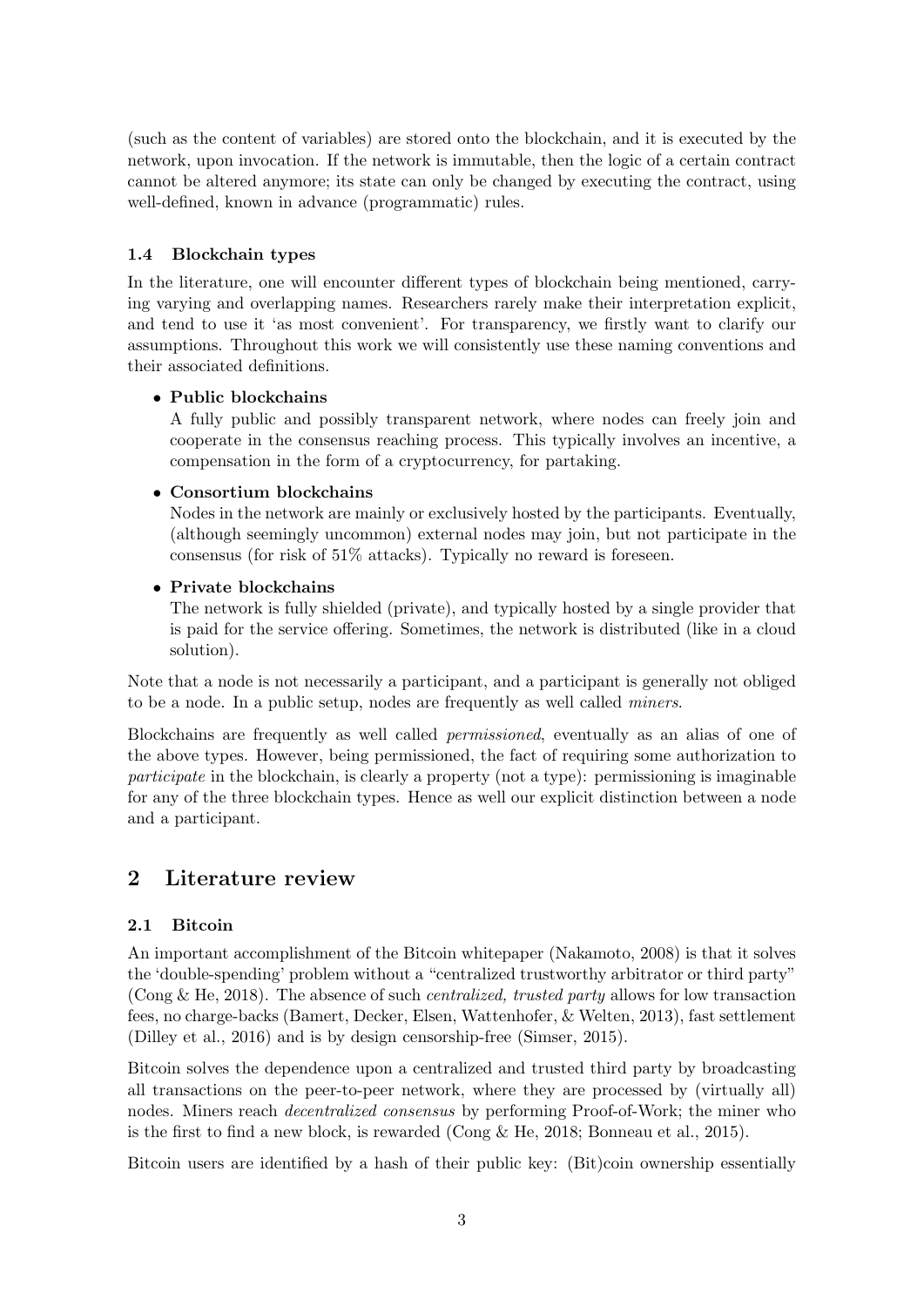means knowing the private key that can redeem them [\(Bonneau et al., 2015\)](#page-14-5). Any user can own as many key pairs as deemed necessary (typically kept in wallets); because these are not immediately linkable to a real-world identity, users are said to be pseudonymous (i.a. [Decker & Wattenhofer, 2013\)](#page-14-6).

However, since the Bitcoin network is fully transparent, clustering [\(Meiklejohn et al., 2013\)](#page-16-3) and traffic analysis [\(Koshy, Koshy, & McDaniel, 2014\)](#page-15-1) are possible. This transparency is required for Bitcoin to function, allowing for public verification, block validation and inspection (i.a. [Yli-Huumo, Ko, Choi, Park, & Smolander, 2016\)](#page-16-4).

# 2.2 The purpose of cryptocurrencies

Bitcoin and many of its alternatives have (currently) no other purpose than representing and transferring virtual money, thus being a simple cryptocurrency. Indeed, Bitcoin's scripting language is severely limited to some arithmetic, logical and cryptographic functions [\(Cong](#page-14-2) [& He, 2018\)](#page-14-2). Extensions have been suggested, such as "Colored coins" [\(Rosenfeld, 2012\)](#page-16-5), or "Pegged sidechains" [\(Back et al., 2014\)](#page-14-7).

While cryptocurrencies will help in providing an understanding of the global concepts, this research will focus on blockchain setups that offer more flexibility (like smart contracts with a generic programming language), and may be used in supply chain contexts.

The best known alternative to date was presented by Vitalik Buterin and is called Ethereum [\(Buterin, 2014\)](#page-14-8). Ethereum offers Turing complete [\(Turing, 1937\)](#page-16-6) smart contracts [\(Hirai,](#page-15-2) [2017\)](#page-15-2). Now, arbitrarily complex code can be executed on a decentralized platform, and blocks are generated every 12 seconds instead of 10 minutes in Bitcoin (greatly improving transaction speed) [\(Kiayias & Panagiotakos, 2015\)](#page-15-3).

# 2.3 Blockchain advantages

# 2.3.1 Decentralized

While most blockchain authors refer to *decentralized* as being advantageous, few make explicit why this is the case. In the case of blockchains, decentralization's convenience will be mostly the absence of a Single Point of Failure and the fact that the network is not controlled by any single party (or only a few). In contrast, centralization typically has advantages of efficiency (less overhead, scale effects, ease of control). Likewise, there is ease of coordination, communication and consensus [\(Atzori, 2015\)](#page-14-9).

# 2.3.2 Trustless

Trust is commonly mandatory when some kind of agreement ('consensus') needs to be reached between participants; a common and straightforward solution is then to use a trusted, central authority to do the intermediation, regularly based on reputation. In a trustless blockchain environment, any node may join the network and none can be trusted upfront. However, as long as an honest majority exists, the entire network can be considered safe. A system that reaches agreement despite faulty components is a solution to the The Byzantine Generals Problem [\(Lamport, Shostak, & Pease, 1982\)](#page-15-4).

# 2.3.3 Immutable

Immutability comes with a number of different names, such as being 'tamper-proof' or having 'data integrity'. The immutability in blockchains comes from the fact that blocks refer to their predecessors. If an attacker would attempt to modify or remove a certain block,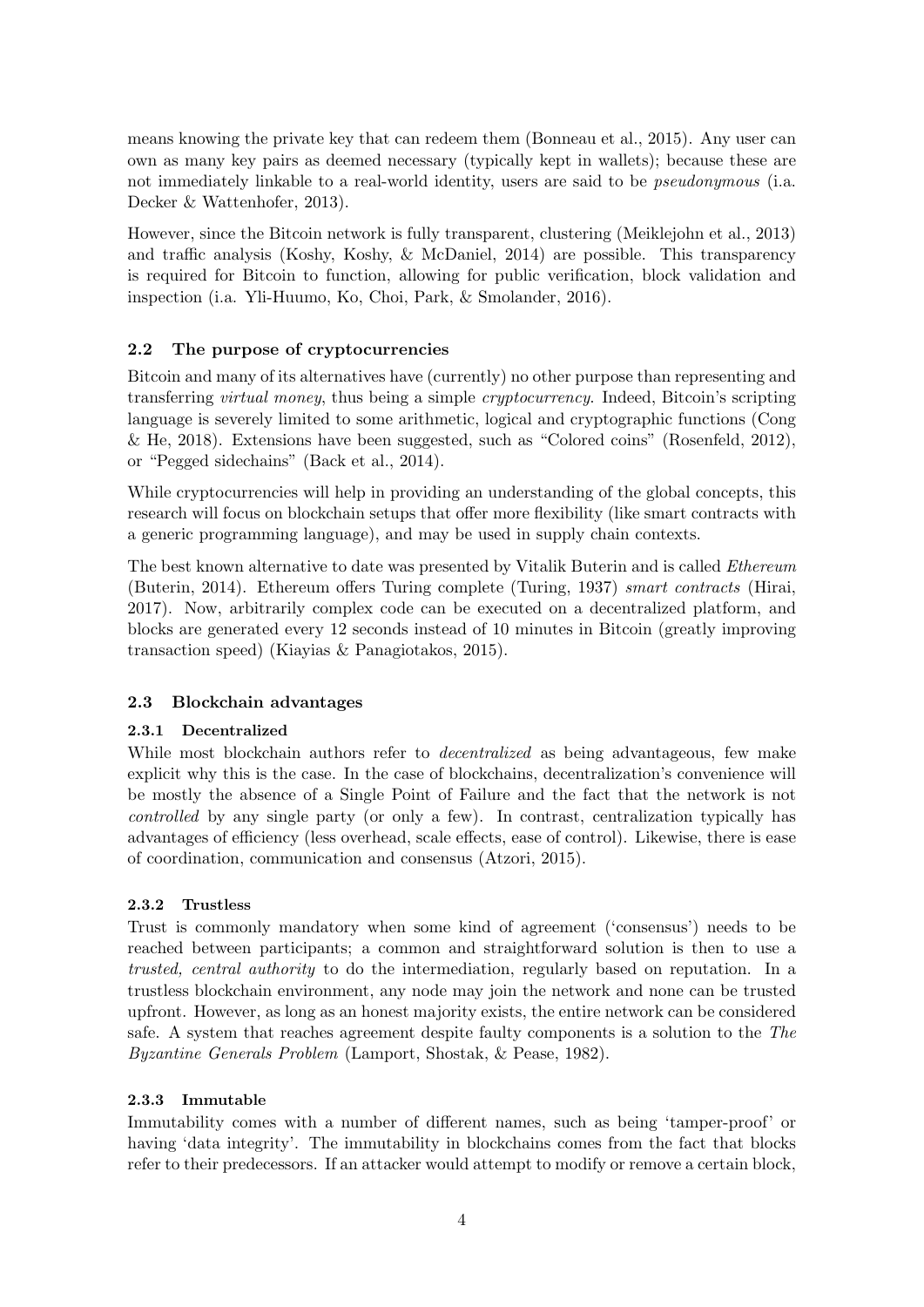that will change its hash or break the chain (respectively), making this change detectable by looking at subsequent blocks [\(Fanning & Centers, 2016\)](#page-15-5).

# 2.3.4 Auditable

Being auditable in terms of blockchain, means that it is possible for a legitimate party to verify its correctness [\(Xu et al., 2016\)](#page-16-7). Transparency is generally considered to be public auditability, where anyone can verify all blocks (and transactions), such as in Bitcoin [\(Dilley](#page-14-4) [et al., 2016\)](#page-14-4). The property of being auditable is a strong enabler of (public) trust, and essential for the immutability claim: without a possibility to check the correctness, one could still change the blockchain or double-spend value while remaining undetected.

This fundamental auditability (transparency) makes blockchains ideal candidates to track goods and steps throughout (complex) supply chains [\(Manski, 2017\)](#page-15-6). This might not only be beneficial for supply chain members, but as well for end-consumers: they could now be enabled to verify the history of a product found in the supermarket or a shop. This is generally referred to as provenance. This leads us to formulate our first proposition:

P1: End-consumers are not immediately targeted within supply chain blockchain applications, but would be interested in a convenient way to track reliable information about the components/origins concerning the product of their interest.

# 2.4 A cooperative platform

Blockchain is first of all a distributed, shared ledger with some important added conveniences as described earlier. Given the importance of information sharing (and product tracking), such common platform might be a solution supply chains are looking for; this brings us to suggest a second proposition:

P2: Supply chain members are looking for a global, integrated and transparent overview of information coming from all involved chain partners.

# 2.5 Long(er)-term blockchain issues

# 2.5.1 Scalability

Scalability refers to the behavior and performance of the network over time, especially in the case of increased volumes. One component of scalability is latency and throughput (which are inversely proportional). Blockchains typically perform significantly less than centralized systems, because of the overhead and latency introduced by the consensus process [\(Xu et](#page-16-7) [al., 2016\)](#page-16-7). Another limiting parameter is blockchain's storage requirements. One of the basic assumptions of blockchains is that blocks are never removed, let alone old data ever being purged or cleaned. Obviously, over time, any blockchain will only grow by appending blocks (containing transactions or state transitions).

# 2.5.2 Data privacy

We discusses earlier how the vast majority of contemporary public blockchains requires information to be stored transparently, for auditability purposes. This lack of privacy is a major hindrance in the broad acceptance of decentralized smart contracts [\(Kosba, Miller,](#page-15-7) [Shi, Wen, & Papamanthou, 2016\)](#page-15-7). One can easily imagine that it is difficult to accept for organizations or individuals that their (financial) transactions, contracts, stock levels,... are fully disclosed, online available. We noted earlier that the naive acceptance of being pseudonymous, is insufficient.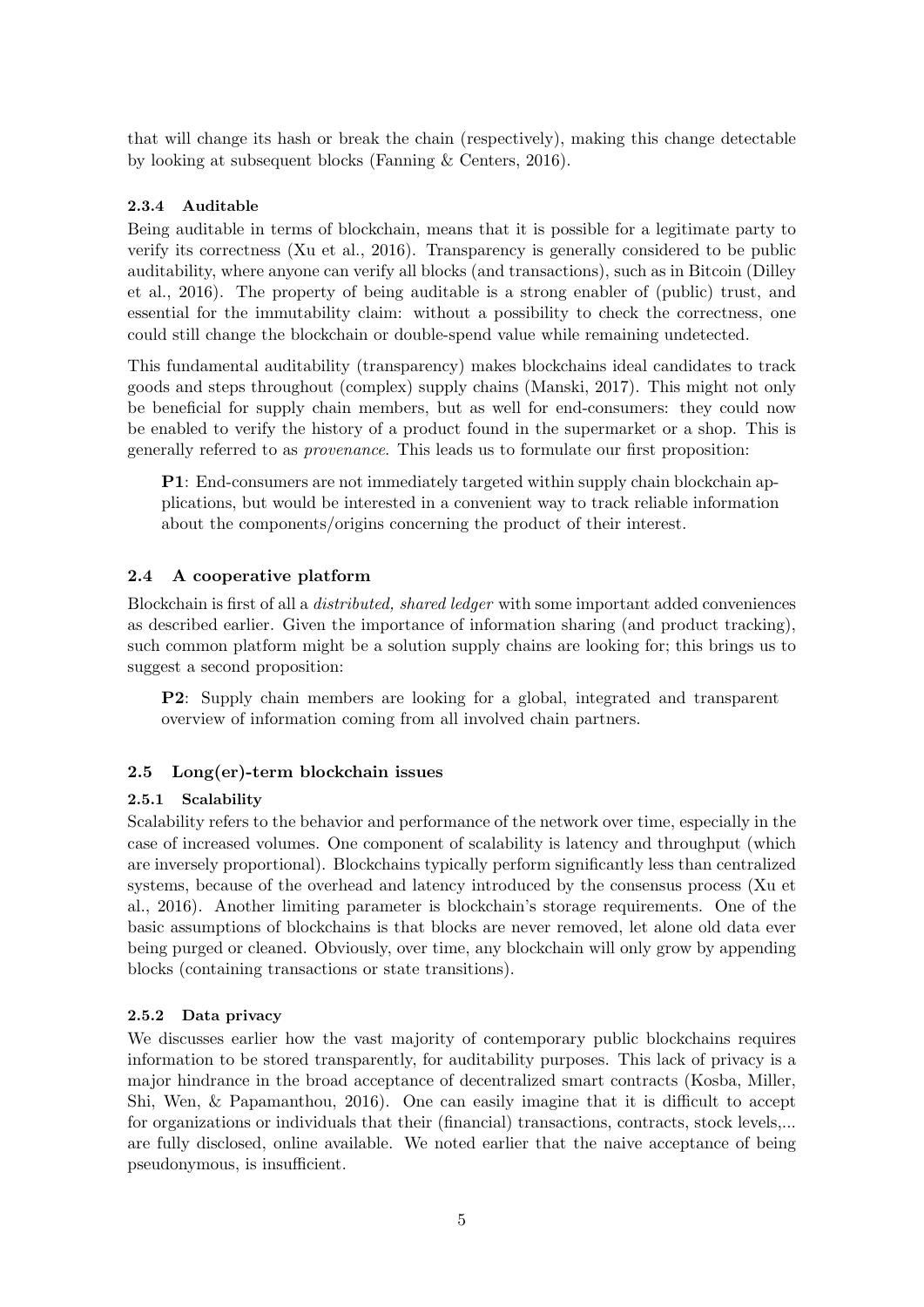#### 2.5.3 Governance

Contrary to the fact that blockchains such as Bitcoin are broadly accepted to be fully decentralized, some observations show that they are increasingly drifting towards some forms of centralization. This is for example the case when miners organize themselves in mining pools, where eventually only a few big pools remain as miner consortia [\(Gervais,](#page-15-8) [Karame, Capkun, & Capkun, 2014\)](#page-15-8). Another concern is that governance decisions are taken by a limited amount of developers, outvoting the majority of computational power, and thus without acquiring broad network consensus [\(Gervais et al., 2014\)](#page-15-8). The lead developers have become the de facto governance body [\(Kroll, Davey, & Felten, 2013\)](#page-15-9).

# 2.5.4 Price volatility

The execution of smart contracts or transactions requires a fee to be paid to the miners (i.a. [Kroll et al., 2013\)](#page-15-9). Since this fee is paid in the related cryptocurrency, large fluctuations in their intrinsic value make it difficult to foresee the cost of execution. [Dwyer](#page-14-10) [\(2015\)](#page-14-10) looked at the economics of Bitcoin and similar private digital currencies, and found the price (for at least some time) to be much more volatile than gold.

At the current price level (around 500 USD), storing only 1MiB in Ethereum costs around  $16.000 \text{ USD}^1$  $16.000 \text{ USD}^1$  (about 14.000 EUR).

# 2.6 Towards better blockchains

As can easily be understood, a platform that lacks data privacy and has difficulties to scale (among others), makes its use difficult in a business environment (i.a. [Zyskind, Nathan, &](#page-16-8) [Pentland, 2015\)](#page-16-8). Giving up on blockchain's trustless property and making compromises in its decentralized character, effectively work around these prevalent drawbacks; this is what is being done in private and consortium blockchains.

Building further on this, in a generalized way, we can state a third proposition:

P3: Organizations will divert further from textbook blockchain implementations, the more they are concerned/affected by the issues we have identified.

Nonetheless, future technological advances still have the ability to overthrow this prevailing paradigm. 3 notable approaches, popularly as well referred to as 'Blockchain 2.0' implementations are Enigma [\(Zyskind et al., 2015\)](#page-16-8), Cardano [\(Kiayias, Russell, David, &](#page-15-10) [Oliynykov, 2017\)](#page-15-10) and IOTA [\(Tennant, 2017\)](#page-16-9). However, the latter one is actually not a blockchain data structure, but a directed acyclic graph (a Tangle).

# 3 Methodology

# 3.1 Research design

In the introduction it was already mentioned that this research would be using the methods of a qualitative research. For this study, (semi-structured) interviews will be our preferred source of evidence. The questions were prepared in advance and to capture the full complexity, follow-up questions were extensively used.

<span id="page-6-0"></span><sup>&</sup>lt;sup>1</sup>The storage of a 256bit (32 byte) word costs 20.000 gas. The price for one mebibyte is thus (20.000  $*$  $32 * 1.024 = 655,36$  mio of gas. The average gas price is around 5Gwei (= 0,00000005 ETH), or in total 32,77 ETH. At the current price of one ETH, one mebibyte of data storage in Ethereum costs a bit less than 16.000 USD.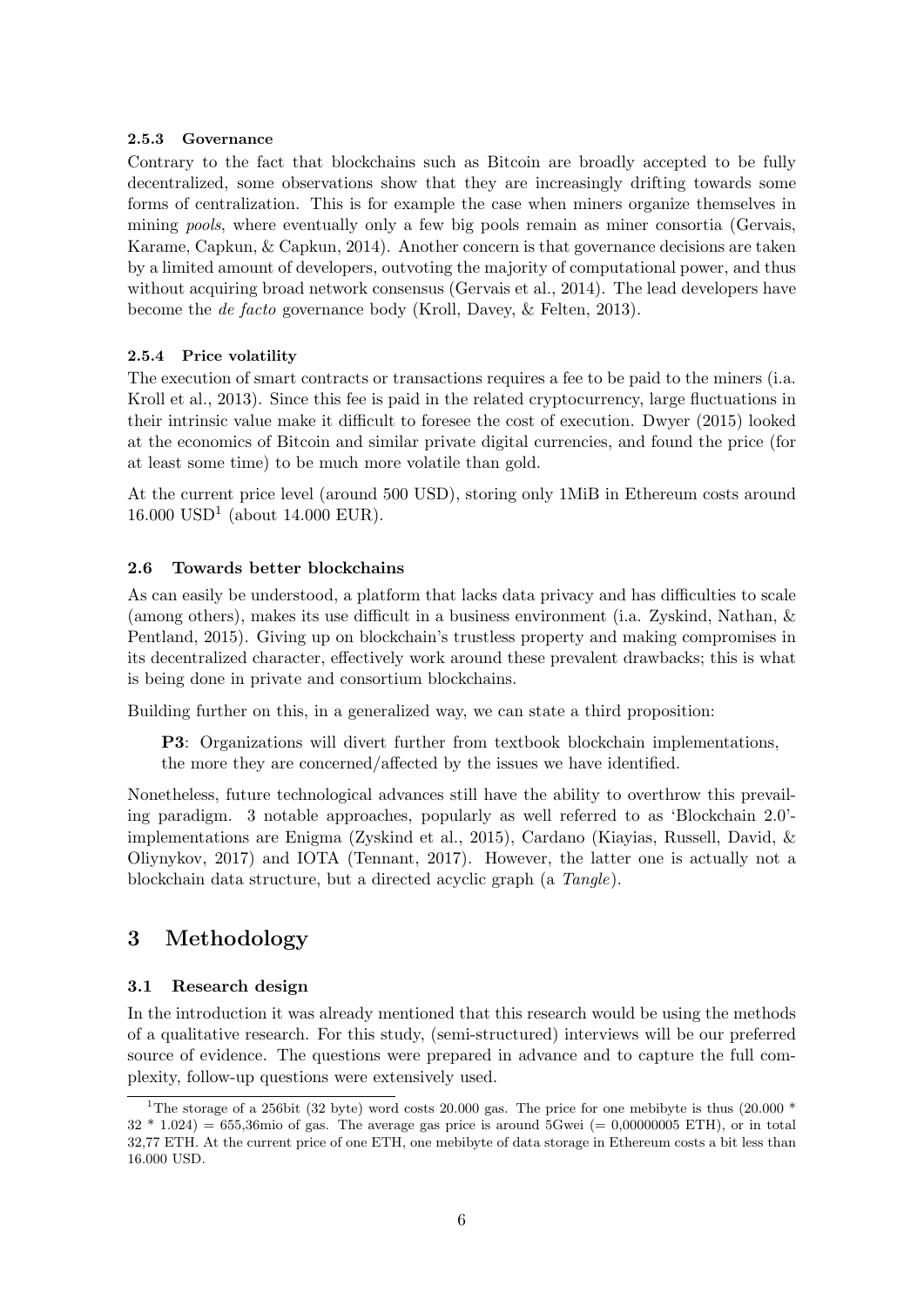Special effort was made not to overfocus on specific industries (such as [maritime] logistics); this additionally led to the inclusion of a sufficiently documented case study that was found online. Purely financial implementations were left out of consideration, since they target a different type of blockchain concept and divert from traditional supply chains.

# 3.2 Data collection

<span id="page-7-0"></span>The data collection process consisted mainly out of the conduction of interviews. We reached out to 33 potential interviewees that had an affiliation with blockchains, in a multitude of domains but all related to supply chains. This resulted in 6 interviews (of which 1 had to be discarded) in a variety of domains; an overview is given in table [1.](#page-7-0)

| Domain                | Total number   | <b>Interviews</b> |
|-----------------------|----------------|-------------------|
| Supply chains general | 17             | $1 (+1)$          |
| Blockchain general    | 3              |                   |
| Maritime Logistics    | 3              | 2                 |
| Logistics             | 3              |                   |
| Provenance            | $\mathfrak{D}$ |                   |
| Retail                |                |                   |
| Agriculture           |                |                   |
| Aviation              |                |                   |
| Public sector         |                |                   |
| Energy                |                |                   |
|                       | 33             |                   |

Table 1: Interviewee domain

Potential interviewees were found in the researchers' network and through an extensive search on the internet using Google. Keywords used were combinations of *blockchain*, supply chain and the negative filters -finance and -financial; follow-up queries were used to gather more details about projects and interviewees as found on company websites, online media articles and general webpages. No geographical restriction was imposed.

The novel nature of the topic yielded only a modest number of contacts. However, 4 of the 6 dialogues should be considered as expert interviews, allowing for a broad perspective. Moreover, our dialogues converged towards similar responses: this makes us conclude that we managed to cover a substantial and representative part of the 'population'.

# 3.3 Operationalization

Intuitively, every project revolves around 3 main phases: a planning phase, an implementation phase and a check/feedback phase. We used these phases to construct our operationalization variables around, and subsequently our semi-structured interview questions. They are detailed in appendix ??.

# 3.4 Data analysis

The data has been coded, a rigorous and structural method for sorting and organizing it. We used the software RQDA (R-based Qualitative Data Analysis) [\(HUANG, 2016\)](#page-15-11).

Codes and categories have been dynamically added during the process of interpretation of the data, keeping in mind the dimensions and variables we determined in the previous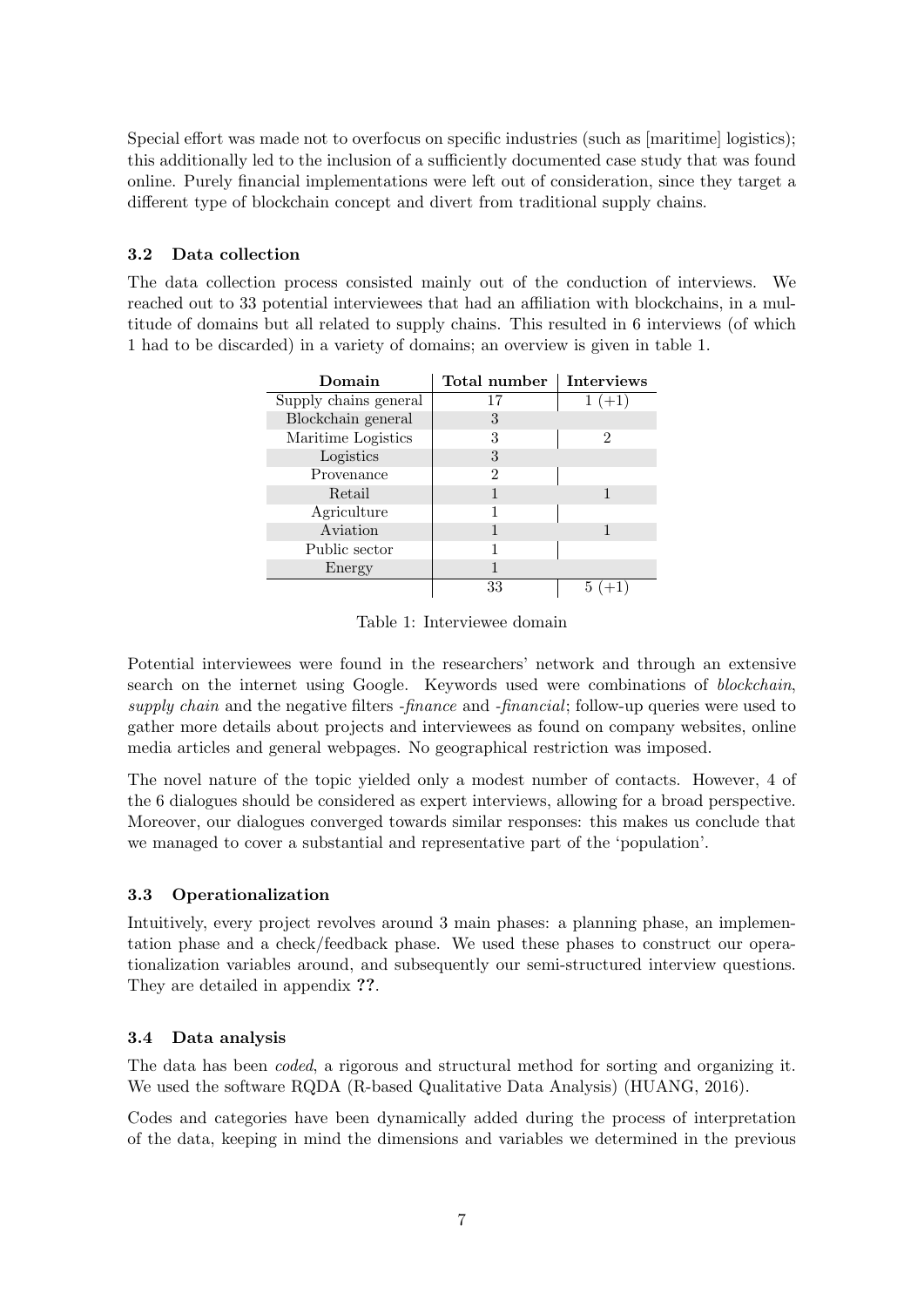section. As required or deemed useful along the way, different codes have been splitted and/or merged together, allowing for an incremental refinement of the coding scheme.

# 4 Results

As described earlier, the interviews have been coded using the software framework RQDA, allowing for rigor and methodology in the processing, and the effortless retrieval of codings over the different information afterwards.

Data coding requires traversing of all data multiple times, because it is a dynamic process: new codes emerge, they are assigned code categories,... Pattern matching was a manual effort: since different interviewees may use a diverse wording to explain similar concepts (∼= codes), a human interpretation helps to extract a representative view.

#### 4.1 Data coding results

Our coding resulted in 20 codes, which were organized in 5 groups. 3 codes were shared between a maximum of two categories, and 3 separate clusters of codes and categories appeared. These codes with their respective categories are visualized in figure [2](#page-8-0) using the codes' IDs. This is further detailed in table [2.](#page-9-0)

<span id="page-8-0"></span>

Figure 2: Second coding result: graphical representation

Any IDs come from the tables in the database as used for storage by the RQDA framework. If any ordering may seem to appear, this is coincidental. At most, the IDs may indicate the order in which the new codes were encountered within the information and have been added (since the database will assign incremental IDs for new rows). However, splitting, merging and reuse (after deletion) of codes disturbs this ordering. As such, these IDs have no other significance than to be unique identifiers.

Some text sections (or subsets of each other) might have been assigned overlapping codes. These are called code crossings. Our coding did not result in a lot of code crossings, despite heavy grouping, although some could be identified. An overview is presented in table [3.](#page-9-1) Codes without crossings were left out in favor of a good overview, and crossings were marked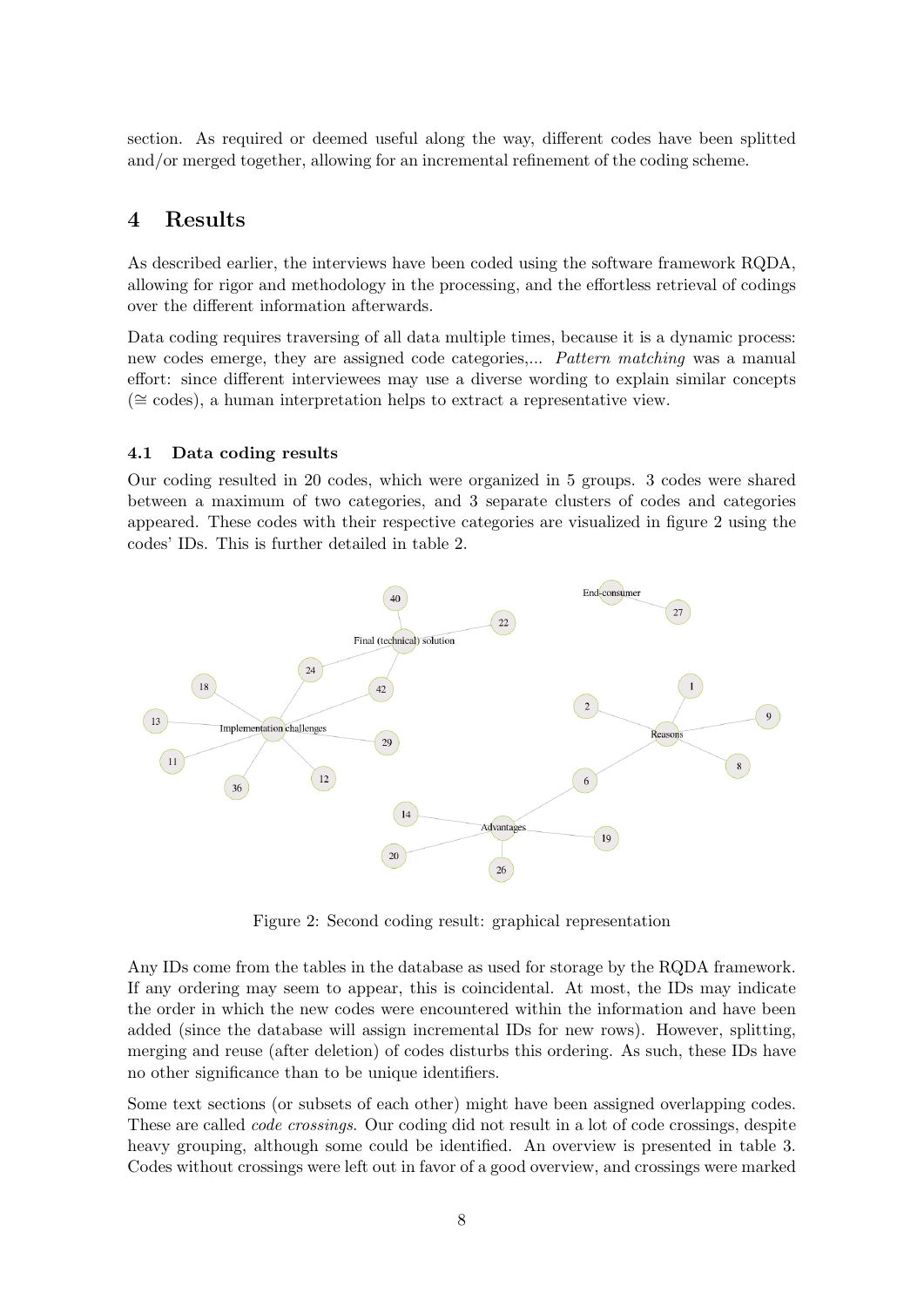<span id="page-9-0"></span>

| Code category              | Code ID        | Code                            | Incidence |
|----------------------------|----------------|---------------------------------|-----------|
| Reasons                    | 1              | Outdated technology             | 10        |
|                            | $\overline{2}$ | Efficiency or overhead          | 11        |
|                            | 6              | Use of common platform          | 35        |
|                            | 8              | Risk of fraud                   | 12        |
|                            | 9              | Lack of trust                   | 23        |
| Implementation challenges  | 11             | Issues with external cause      | 8         |
|                            | 12             | Complexity                      | 8         |
|                            | 13             | Collaboration between members   | 17        |
|                            | 18             | Lack of examples                | 12        |
|                            | 24             | Business model                  | 8         |
|                            | 29             | Technological maturity          | 25        |
|                            | 36             | No magical solution             | 8         |
|                            | 42             | Only compliant, specific cases  | 12        |
| Advantages                 | 6              | Use of common platform          | 35        |
|                            | 14             | Automation                      | 5         |
|                            | 19             | Transparency                    | 13        |
|                            | 20             | Information security            | 12        |
|                            | 26             | Ease / possibility of interface | 13        |
| Final (technical) solution | 22             | Off-chain data storage          | 8         |
|                            | 24             | Business model                  | 8         |
|                            | 40             | Blockchain technical specifics  | 17        |
|                            | 42             | Only compliant, specific cases  | 12        |
| End-consumer               | 27             | Provenance                      | 11        |

in a different color. The absence of a lot of code crossings implies good practice: codes are well-chosen and mutually distinct (otherwise, merging could be needed).

Table 2: Codes and their categories, with incidence

<span id="page-9-1"></span>

|                                       | 6        | 8        | 9        | 14       | 20       | 24       | 27             | 29       | 36             | 42             | 40       |
|---------------------------------------|----------|----------|----------|----------|----------|----------|----------------|----------|----------------|----------------|----------|
| Use of common platform $(6)$          | $\theta$ | 0        | $\Omega$ | $\Omega$ | $\Omega$ | $\Omega$ | 1              | $\Omega$ | $\Omega$       | $\overline{2}$ | $\Omega$ |
| Risk of $\text{fraud}(8)$             |          | $\theta$ | 1        | $\Omega$ | $\Omega$ | $\Omega$ | $\Omega$       | $\theta$ | $\theta$       | $\Omega$       | $\Omega$ |
| Lack of $trust(9)$                    |          |          | $\Omega$ | $\Omega$ | $\Omega$ | $\theta$ | $\Omega$       | $\Omega$ | $\Omega$       | $\Omega$       |          |
| $\text{Automation}(14)$               |          |          |          | $\theta$ | 1        | $\Omega$ | $\Omega$       | $\Omega$ | $\Omega$       | $\Omega$       | $\Omega$ |
| Information security $(20)$           |          |          |          |          | $\theta$ | $\theta$ | $\Omega$       | $\theta$ | $\Omega$       | $\Omega$       | $\Omega$ |
| Business model $(24)$                 |          |          |          |          |          | $\Omega$ | $\overline{0}$ | 1        | $\theta$       | $\Omega$       | $\Omega$ |
| Provenance(27)                        |          |          |          |          |          |          | $\Omega$       | $\Omega$ | $\theta$       | $\Omega$       | $\Omega$ |
| Technological maturity $(29)$         |          |          |          |          |          |          |                | $\theta$ | $\theta$       | $\Omega$       | $\Omega$ |
| No magical solution $(36)$            |          |          |          |          |          |          |                |          | $\overline{0}$ | $\overline{2}$ | $\Omega$ |
| Only compliant, specific cases $(42)$ |          |          |          |          |          |          |                |          |                | $\Omega$       | $\theta$ |
| Blockchain technical specifics $(40)$ |          |          |          |          |          |          |                |          |                |                |          |

Table 3: Overview of code crossings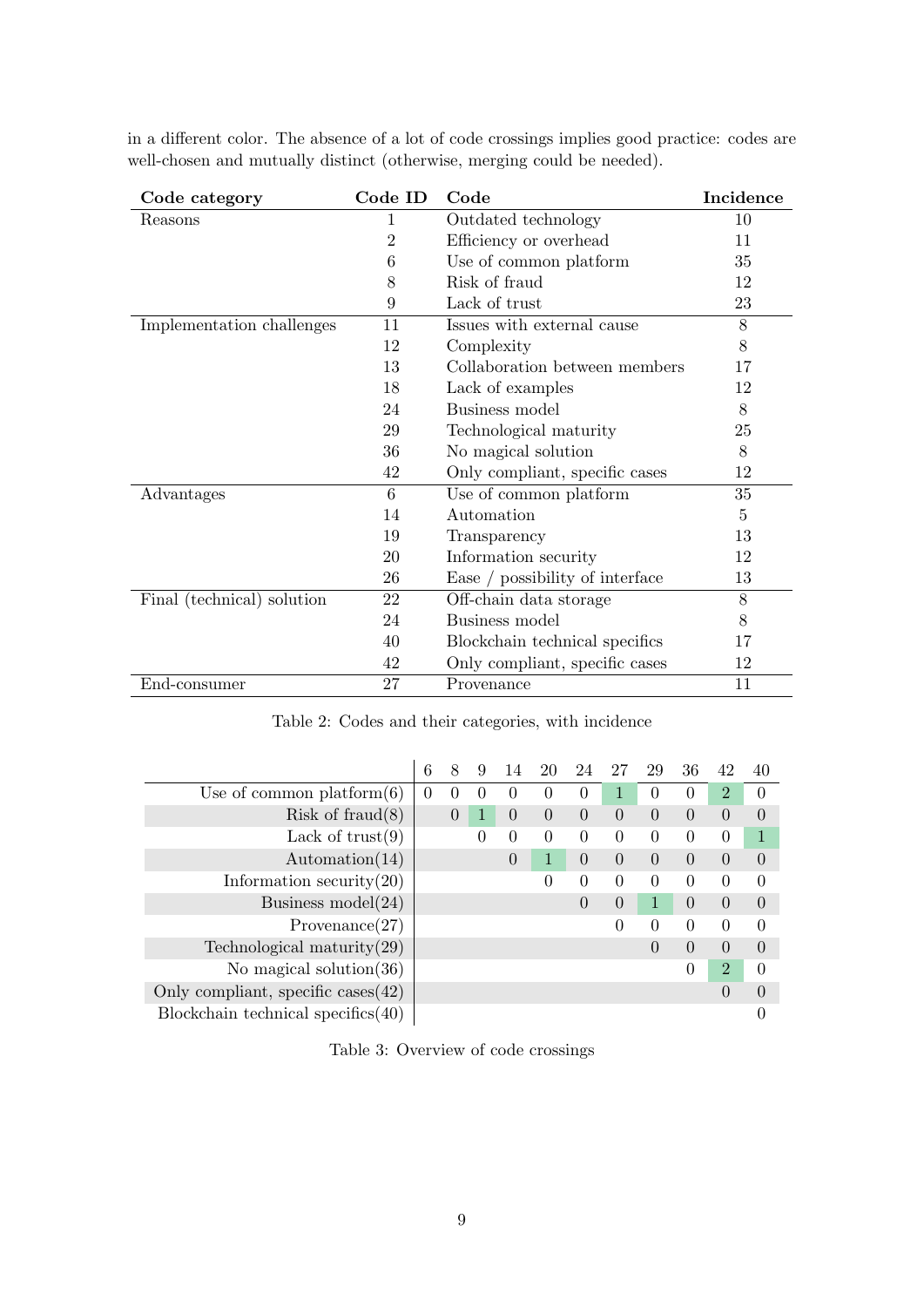# 5 Discussion, conclusion and recommendations

We will structure the discussion around our 3 propositions using the results per code category. We continue by recapitulating our research objectives. This will lead to our conclusion, recommendations for practitioners and suggestions for future research.

# 5.1 Discussion

# 5.1.1 Proposition P1: opportunities for end-consumers

P1: End-consumers are not immediately targeted within supply chain blockchain applications, but would be interested in a convenient way to track reliable information about the components/origins concerning the product of their interest.

Specifically for end-consumers, at this point, the data analysis pointed only towards provenance applications. A graphical representation is given in Figure [3.](#page-10-0) This is in line with current research's suggestions and conceptual models: not only are food tracking scenarios envisioned (i.a. [Tian, 2017;](#page-16-10) [Tse, Zhang, Yang, Cheng, & Mu, 2017\)](#page-16-11), as well authentication and anti-counterfeit solutions (i.a. [McConaghy, McMullen, Parry, McConaghy, &](#page-16-12) [Holtzman, 2017;](#page-16-12) [Crosby, Pattanayak, Verma, & Kalyanaraman, 2016\)](#page-14-11).

<span id="page-10-0"></span>

Figure 3: Code category detail: end-consumer interest

But however trustworthy the blockchain framework may be, one of the remaining questions is the underlying trustworthiness of the source data [\(Apte & Petrovsky, 2016\)](#page-14-12), or as Kevin O'Sullivan rightfully pointed out in the interview: "the incorrect assumption that a lot of people have, once data is on the network, you can trust it. The reality is, all you can trust is the fact that it has not been tampered with.".

It should be noted however, that blockchain's immutability and auditability properties may have a preventing character: if fraudulent data is recorded, it should be easy to detect it still afterwards as a control mechanism.

# 5.1.2 Proposition P2: a global, integrated and transparent view

P2: Supply chain members are looking for a global, integrated and transparent overview of information coming from all involved chain partners.

The outcome of the data collection very clearly showed an interest in the use of blockchains as a common and shared platform, eventually benefiting from the technology's perceived ease of interfacing (see Figure [4\)](#page-11-0). Again indeed, this view is shared with a multitude of different authors (i.a. Milani, García-Bañuelos, & Dumas, 2016; [Abeyratne & Monfared,](#page-14-0) [2016\)](#page-14-0). Moreover, data stored in such a platform is supposed to be secure.

However, whereas the proposition only assumed the platform to be used within a supply chain, the data shows opportunities for blockchains to be used across supply chains, spanning an entire industry. That is obviously tightly related to blockchain's (observed, perceived) properties of information security in environments where there can exist even a severe lack of trust (Figure [5\)](#page-11-1). This can be observed in several researchers' models (i.a. [Gausdal, Czachorowski, & Solesvik, 2018;](#page-15-12) [Mattila et al., 2016\)](#page-15-13), but will undoubtedly take acceptation time [\(Iansiti & Lakhani, 2017\)](#page-15-14).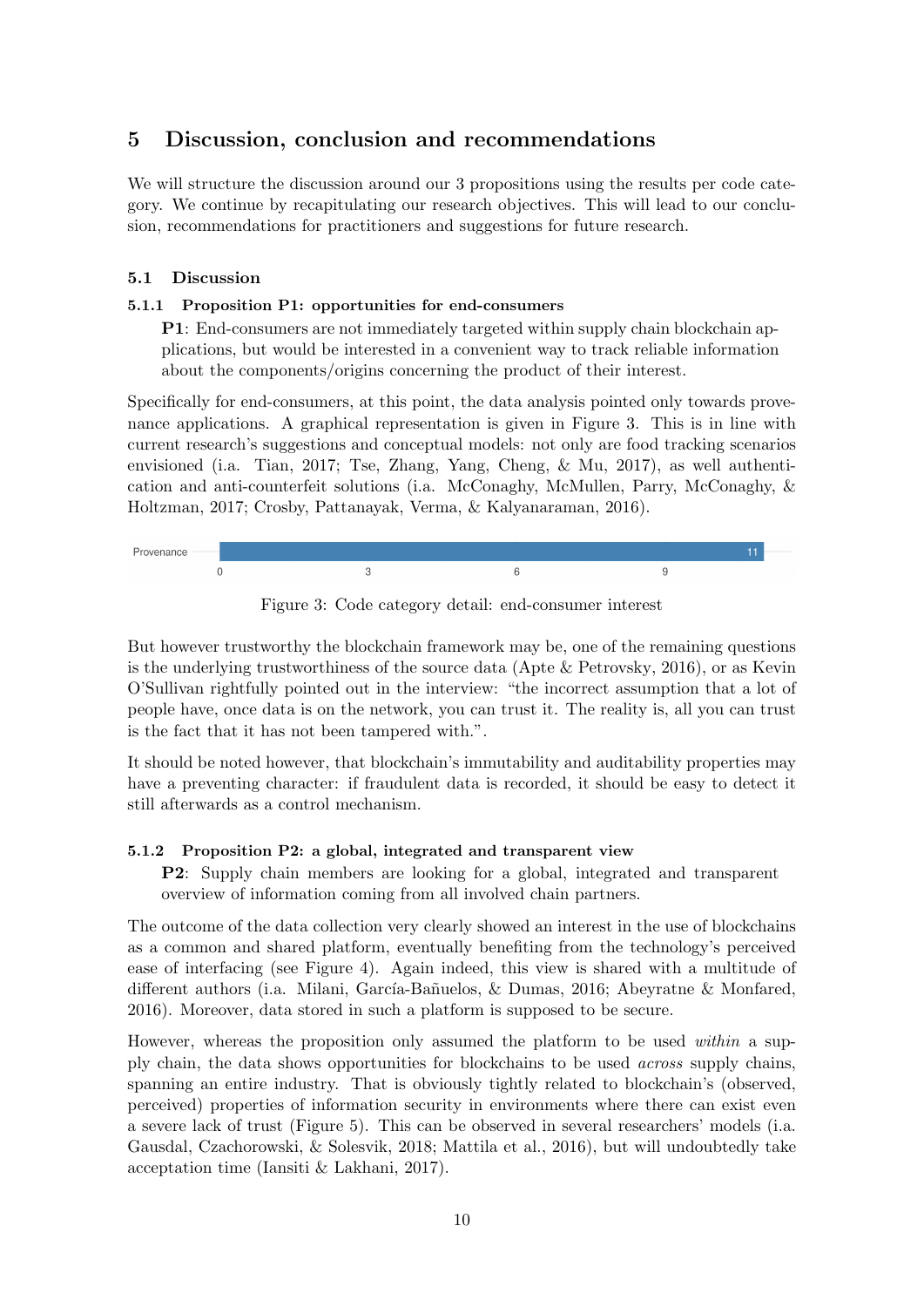<span id="page-11-0"></span>

Figure 4: Code category detail: blockchain (perceived) advantages

<span id="page-11-1"></span>

Figure 5: Code category detail: blockchain reasons

To a much lesser extent, our results showed automation benefits by using blockchain. Nevertheless, we argued during the literature review that automation is not essential nor typical for blockchains.

#### 5.1.3 Proposition P3: blockchain issues impose workaround solutions

P3: Organizations will divert further from textbook blockchain implementations, the more they are concerned/affected by the issues we have identified.

The data itself showed only less significant evidence for this proposition. Certainly, the vast majority of our interviewees saw no use for cryptocoins within business applications (excluding public blockchains), and referred to the use of private or consortium blockchains themselves. This corresponds to the many concepts found in the contemporary literature, using permissioning in a non-public blockchain (i.a. [Cachin, 2017\)](#page-14-13) or a (currently) 'hypothetical' framework such as Enigma (i.a. Frey, Wörner,  $\&$  Ilic, 2016).

How the final blockchain solution should look like, is presented in figure [6.](#page-11-2)

<span id="page-11-2"></span>

Figure 6: Code category detail: technical solutions in reality

A lot of codes with low frequency were grouped into a code for 'technical specifics', such as the type of blockchain used. Respondents tend to stress that blockchain can only be used in compliant, very specific cases. A non-ignorable number refers to off-chain data storage in response to (data) scalability issues, and the viability of the solution and its maintenance is as well brought up (incentivization, revenue models,...).

As such, despite its benefits, broad adoption cannot be noticed yet; major hurdles are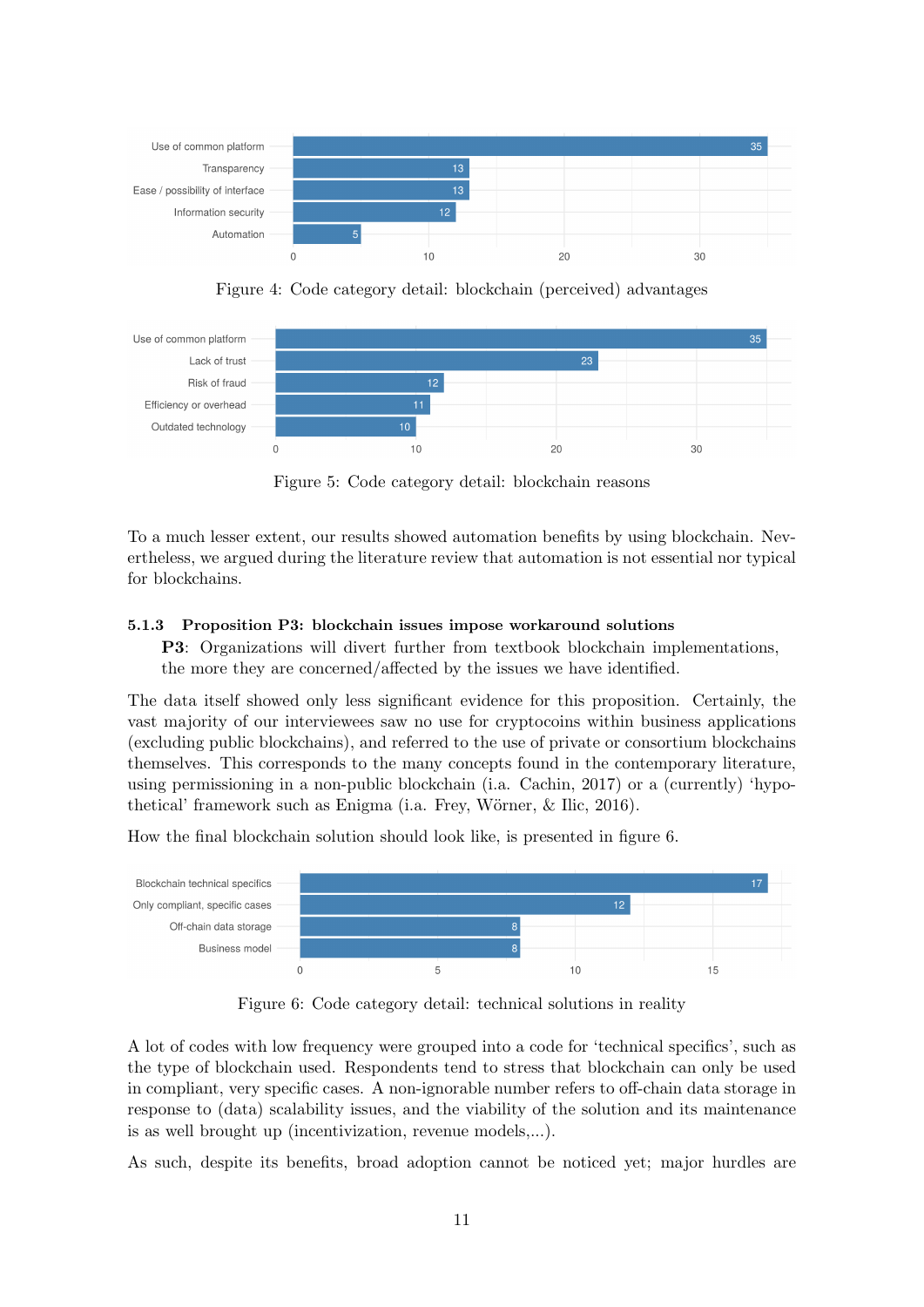found in the maturity of the technology and a persistent lack of (good, successful) examples (Figure [7\)](#page-12-0). Other researchers suggest similarly indeed "Logisticians have difficulties getting a clear idea of the benefits and use cases, while consultants and scientists worry about the technological maturity of Blockchain" [\(Hackius & Petersen, 2017\)](#page-15-16).

<span id="page-12-0"></span>

Figure 7: Code category detail: technical challenges

Besides that, the technology alone can only go so far, it still requires participants to collaborate e.g. for the governance of the network, congruent with other research's observations [\(de la Rosa et al., 2017\)](#page-14-14). Michiel Valee described this as follows: "in a business context there will be governance anyway, it is in practice not feasible otherwise".

Moreover, our literature study earlier pointed out that the absence of coins and the use of private or consortium blockchain types in itself, is already a huge leap away from the original blockchain idea. What is very unclear, despite as well our respondents' assumptions, is in how far the original strengths hold whenever the concept is thoroughly changed. This duality may be reflected in the fact that even practitioners doubt about blockchain's practical usability, and are awaiting each other to come up with a good example.

# 5.1.4 Research objective

Looking back at this study's research objectives, what clearly stood out from the results was the fact that supply chain partners primarily are expecting (data) integration, as was discussed in and confirmed by proposition P2. This quest for integration is certainly not new nor was it hindered by technological barriers in the recent past.

We are unsure if this integration motive, whether within a supply chain or across supply chains, substantially benefits from blockchain as a technology. The central question actually becomes "what is blockchain?": is it a setup with its advantages and drawbacks like we overviewed it in our literature study, or is a private / consortium hybrid compliant as well? This was similar to the thoughts in proposition P3.

Proposition P1 was very straightforward about the end-consumers' benefits: as far as those are concerned, they lie in the availability of transparent and secure data, made accessible through a provenance application.

# 5.2 Conclusion

We found that almost no applications exist yet today, further than some in the financial domain (transaction oriented) or further than (eventually advanced) proof-of-concepts. Many reasons could be identified, but technological maturity was the most prevalent one.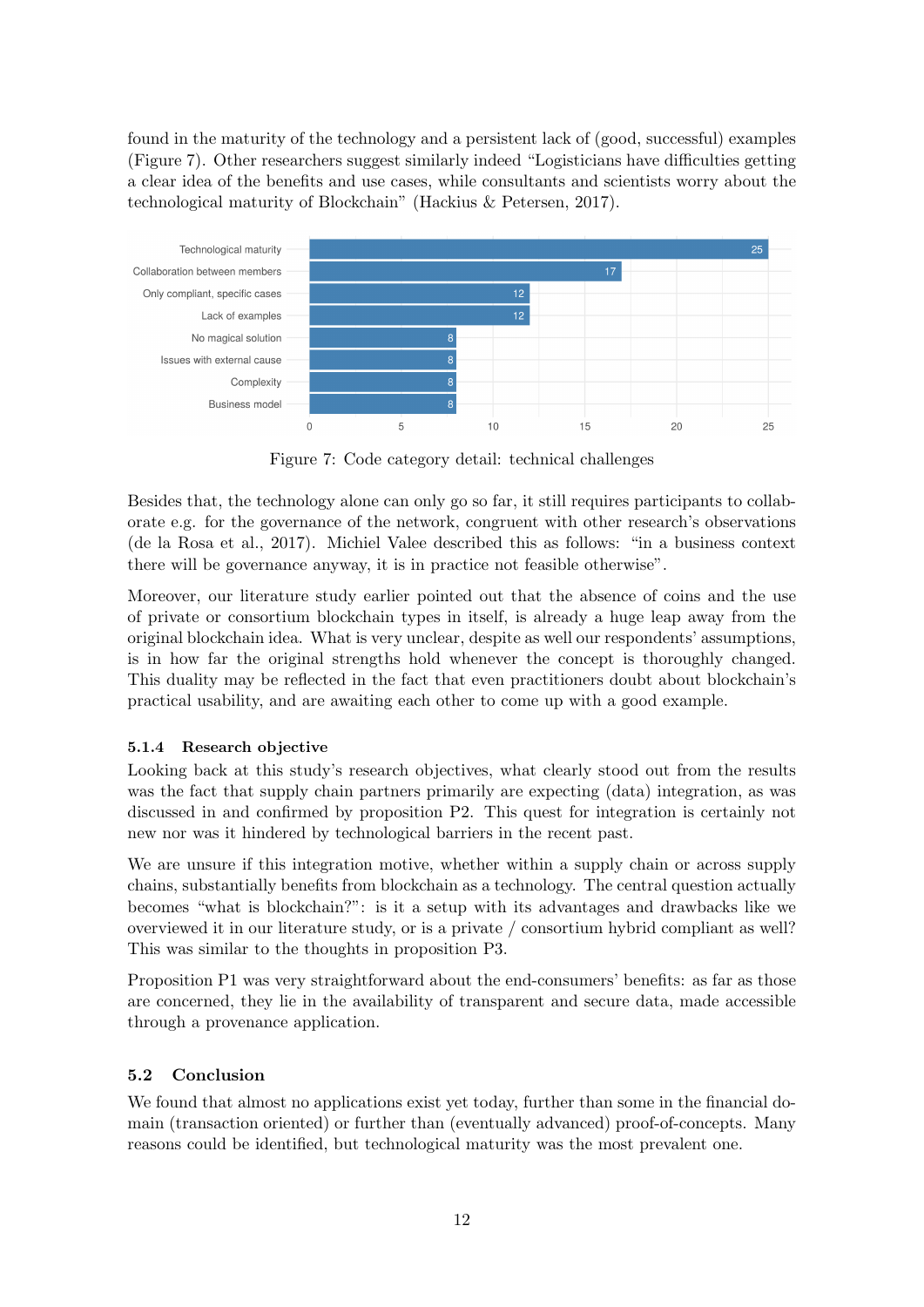Supply chains are mainly interested in blockchain's promise of integration, to be used as a shared platform. However, the data analysis does as well point out that some collaboration will still be required, and so it is unclear whether blockchain really has distinct properties in that sense, or is merely seen as a facilitator. This work observed (and partially invoked) a strong tension field between the original blockchain concepts, a decentralized, trustless, immutable and auditable environment, and the majority of applications as they are being developed today in a business context and particularly within supply chains.

End-consumers seem no immediate beneficiaries of the blockchain evolution, apart from a plenitude of blockchain-powered provenance initiatives. However, trust issues at the source of the data remain to be solved.

Blockchain solutions for use in supply chains do not seem to be as straightforward as anticipated, advertised or commonly assumed. Preliminary to a broad adoption, the current set of paradigms may firstly need an appropriate (technological) solution.

# 5.3 Recommendations for practitioners

To start with, the business process itself should be critically assessed. What are the underlying causes for the current inefficiencies? If the issue is more fundamental, like lack of digitization or difficulties to collaborate, then no technological framework will present a solution in itself; first of all, the underlying concerns need to be appropriately handled.

The second part of the assessment should be about (1) what the current technological obstacles are, (2) what potential one sees in the use of blockchain, (3) if blockchain is still the right candidate and (4) a thorough look at whether the blockchain solution as advertised (by third-parties or internal IT staff) will truly deliver on all of these points.

Main caveats for practitioners are: Who owns the network? What happens if one of the stakeholders stops? How is trust managed? How will the governance be organized?

# 5.4 Future research suggestions

These are a multitude of questions that we did not find to be appropriately answered today, each of them separately worthy of a specific research objective. However, we think that these are key inquiries to be tackled, as we experience that practitioners and potential (interested) users today are struggling with these.

Fruitful research around blockchains within supply chains might come in particular from:

- Good governance (structures). What is acceptable for blockchain participants as governance (structure), especially in environments with competitors?
- The development of sustainable blockchain business (or revenue) models.
- What are trust-enablers for enterprises and end-consumers?
- How should blockchain legal frameworks be constructed?
- How can archivation of data be obtained in blockchains? In the case of off-chain data, can we verify the existence of this data without revealing it?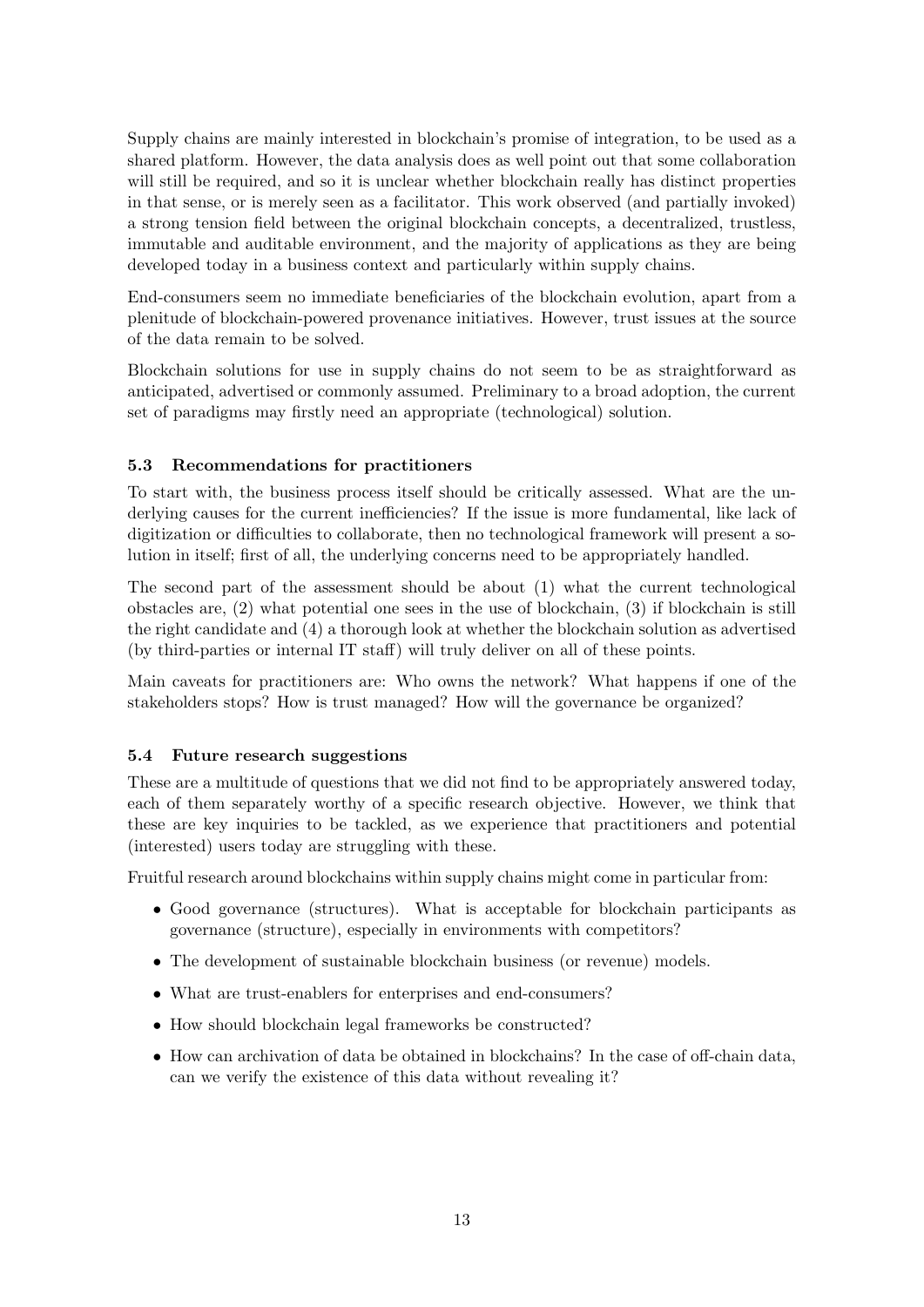# References

- <span id="page-14-0"></span>Abeyratne, S. A., & Monfared, R. P. (2016). Blockchain ready manufacturing supply chain using distributed ledger. International Journal of Research in Engineering and Technology,  $05(09)$ , 1-10. Retrieved from <https://dspace.lboro.ac.uk/2134/22625> doi: 10.15623/ijret.2016.0509001
- <span id="page-14-12"></span>Apte, S., & Petrovsky, N. (2016). Will blockchain technology revolutionize excipient supply chain management? Journal of Excipients and Food Chemicals,  $7(3)$ , 910.
- <span id="page-14-9"></span>Atzori, M. (2015). Blockchain technology and decentralized governance: Is the state still necessary? (Mimeo, Available at SSRN: https://ssrn.com/abstract=2709713) doi: 10.2139/ssrn.2709713
- <span id="page-14-7"></span>Back, A., Corallo, M., Dashjr, L., Friedenbach, M., Maxwell, G., Miller, A., . . . Wuille, P. (2014). Enabling blockchain innovations with pegged sidechains (Tech. Rep.). Retrieved 2018-07-01, from <https://www.blockstream.ca/sidechains.pdf>
- <span id="page-14-3"></span>Bamert, T., Decker, C., Elsen, L., Wattenhofer, R., & Welten, S. (2013). Have a snack, pay with bitcoins. In Peer-to-peer computing  $(p2p)$ , 2013 ieee thirteenth international conference on (pp. 1–5). Retrieved from <https://doi.org/10.1109/P2P.2013.6688717> doi: 10.1109/P2P.2013.6688717
- <span id="page-14-5"></span>Bonneau, J., Miller, A., Clark, J., Narayanan, A., Kroll, J. A., & Felten, E. W. (2015). Sok: Research perspectives and challenges for bitcoin and cryptocurrencies. In 2015 ieee symposium on security and privacy  $(sp)$  (pp. 104–121). doi: 10.1109/SP.2015.14
- <span id="page-14-8"></span>Buterin, V. (2014). Ethereum white paper: A next generation smart contract  $\mathcal C$  decentralized application platform (Tech. Rep.). Retrieved 2018-07-01, from [https://](https://whitepaperdatabase.com/ethereum-eth-whitepaper/) [whitepaperdatabase.com/ethereum-eth-whitepaper/](https://whitepaperdatabase.com/ethereum-eth-whitepaper/)
- <span id="page-14-13"></span>Cachin, C. (2017). Blockchain - From the Anarchy of Cryptocurrencies to the Enterprise (Keynote Abstract). In P. Fatourou, E. Jiménez,  $\&$  F. Pedone (Eds.), 20th international conference on principles of distributed systems (opodis 2016) (Vol. 70, pp. 2:1–2:1). Retrieved from <http://drops.dagstuhl.de/opus/volltexte/2017/7071> doi: 10.4230/LIPIcs.OPODIS.2016.2
- <span id="page-14-2"></span>Cong, L. W., & He, Z. (2018). Blockchain disruption and smart contracts (Working Paper No. 24399). National Bureau of Economic Research. Retrieved 2018-07-01, from <http://www.nber.org/papers/w24399> doi: 10.3386/w24399
- <span id="page-14-11"></span>Crosby, M., Pattanayak, P., Verma, S., & Kalyanaraman, V. (2016). Blockchain technology: Beyond bitcoin. Applied Innovation, 2, 6–10.
- <span id="page-14-6"></span>Decker, C., & Wattenhofer, R. (2013). Information propagation in the bitcoin network. In 2013 ieee thirteenth international conference on peer-to-peer computing  $(p2p)$  (pp. 1–10). doi: 10.1109/P2P.2013.6688704
- <span id="page-14-14"></span>de la Rosa, J. L., Torres-Padrosa, V., el Fakdi, A., Gibovic, D., Hornyák, O., Maicher, L., & Miralles, F. (2017). A survey of blockchain technologies for open innovation. In 4rd annual world open innovation conf. woic (pp. 14–15).
- <span id="page-14-4"></span>Dilley, J., Poelstra, A., Wilkins, J., Piekarska, M., Gorlick, B., & Friedenbach, M. (2016). Strong federations: An interoperable blockchain solution to centralized third party risks. (Mimeo, Available at arXiv: http://arxiv.org/abs/1612.05491)
- <span id="page-14-10"></span>Dwyer, G. P. (2015). The economics of bitcoin and similar private digital currencies. Journal of Financial Stability, 17 (Supplement C), 81–91. Retrieved from [http://www](http://www.sciencedirect.com/science/article/pii/S1572308914001259). [.sciencedirect.com/science/article/pii/S1572308914001259](http://www.sciencedirect.com/science/article/pii/S1572308914001259) doi: 10.1016/ j.jfs.2014.11.006
- <span id="page-14-1"></span>Eisenhardt, K. M. (1989). Building theories from case study research. The Academy of Management Review, 14 (4), 532-550. Retrieved from [http://www.jstor.org/](http://www.jstor.org/stable/258557) [stable/258557](http://www.jstor.org/stable/258557) doi: 10.2307/258557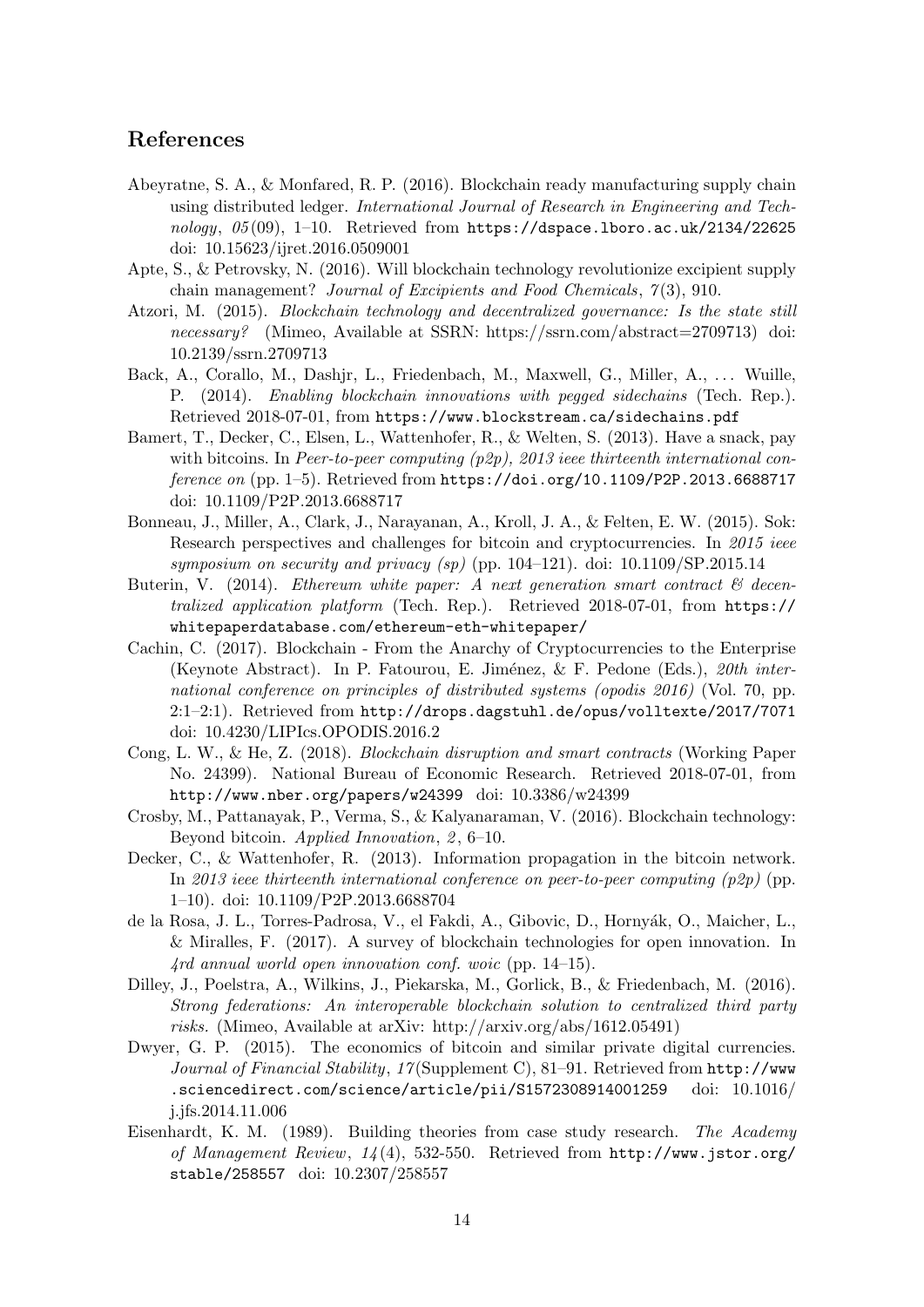- <span id="page-15-5"></span>Fanning, K., & Centers, D. P. (2016). Blockchain and its coming impact on financial services. Journal of Corporate Accounting  $\mathscr B$  Finance, 27(5), 53–57. doi: 10.1002/ jcaf.22179
- <span id="page-15-15"></span>Frey, R., Wörner, D., & Ilic, A. (2016). Collaborative filtering on the blockchain: A secure recommender system for e-commerce. In Amcis 2016 proceedings: Information systems security and privacy (sigsec). Retrieved from [http://aisel.aisnet.org](http://aisel.aisnet.org.ezproxy.elib10.ub.unimaas.nl/amcis2016/ISSec/Presentations/36/) [.ezproxy.elib10.ub.unimaas.nl/amcis2016/ISSec/Presentations/36/](http://aisel.aisnet.org.ezproxy.elib10.ub.unimaas.nl/amcis2016/ISSec/Presentations/36/)
- <span id="page-15-12"></span>Gausdal, A., Czachorowski, K., & Solesvik, M. (2018). Applying blockchain technology: Evidence from norwegian companies. Sustainability,  $10(06)$ . doi: 10.3390/su10061985
- <span id="page-15-8"></span>Gervais, A., Karame, G., Capkun, S., & Capkun, V. (2014). Is bitcoin a decentralized currency? IEEE security  $\mathcal{B}$  privacy, 12(3), 54–60. doi: 10.1109/MSP.2014.49
- <span id="page-15-16"></span>Hackius, N., & Petersen, M. (2017). Blockchain in logistics and supply chain : trick or treat? In Proceedings of the hamburg international conference of logistics (hicl), 2017. Retrieved from <http://hdl.handle.net/11420/1447>
- <span id="page-15-2"></span>Hirai, Y. (2017). Defining the ethereum virtual machine for interactive theorem provers. In M. Brenner et al. (Eds.), Financial cryptography and data security (pp. 520–535). Springer International Publishing. doi: 10.1007/978-3-319-70278-0 33
- <span id="page-15-11"></span>HUANG, R. (2016). Rqda: R-based qualitative data analysis. r package version 0.2-8. Retrieved 2018-07-01, from <http://rqda.r-forge.r-project.org>
- <span id="page-15-14"></span>Iansiti, M., & Lakhani, K. R. (2017). The truth about blockchain. Harvard Business Review,  $95(1)$ , 118-127.
- <span id="page-15-3"></span>Kiayias, A., & Panagiotakos, G. (2015). Speed-security tradeoffs in blockchain protocols. Cryptology ePrint Archive, Report 2015/1019 , 2015 , 1019. Retrieved from [https://](https://eprint.iacr.org/2015/1019) [eprint.iacr.org/2015/1019](https://eprint.iacr.org/2015/1019)
- <span id="page-15-10"></span>Kiayias, A., Russell, A., David, B., & Oliynykov, R. (2017). Ouroboros: A provably secure proof-of-stake blockchain protocol. In J. Katz & H. Shacham (Eds.), Advances in cryptology – crypto 2017 (pp. 357–388). Springer International Publishing. doi: 10.1007/978-3-319-63688-7 12
- <span id="page-15-0"></span>Korpela, K., Hallikas, J., & Dahlberg, T. (2017). Digital supply chain transformation toward blockchain integration. (Mimeo, Available at ScholarSpace: http://hdl.handle.net/10125/41666) doi: 10.24251/HICSS.2017.506
- <span id="page-15-7"></span>Kosba, A., Miller, A., Shi, E., Wen, Z., & Papamanthou, C. (2016). Hawk: The blockchain model of cryptography and privacy-preserving smart contracts. In 2016 ieee symposium on security and privacy (sp) (pp. 839–858). Retrieved from <doi.ieeecomputersociety.org/10.1109/SP.2016.55> doi: 10.1109/SP.2016.55
- <span id="page-15-1"></span>Koshy, P., Koshy, D., & McDaniel, P. (2014). An analysis of anonymity in bitcoin using p2p network traffic. In N. Christin & R. Safavi-Naini (Eds.), Financial cryptography and data security (pp. 469–485). Berlin, Heidelberg: Springer Berlin Heidelberg.
- <span id="page-15-9"></span>Kroll, J. A., Davey, I. C., & Felten, E. W. (2013). The economics of bitcoin mining, or bitcoin in the presence of adversaries. In Proceedings of weis (Vol. 2013). Retrieved from <http://weis2013.econinfosec.org/papers/KrollDaveyFeltenWEIS2013.pdf>
- <span id="page-15-4"></span>Lamport, L., Shostak, R., & Pease, M. (1982). The byzantine generals problem. ACM Trans. Program. Lang. Syst., 4 (3), 382–401. doi: 10.1145/357172.357176
- <span id="page-15-6"></span>Manski, S. (2017, 9). Building the blockchain world: Technological commonwealth or just more of the same? *Strategic Change*, 26(5), 511–522. doi: 10.1002/jsc.2151
- <span id="page-15-13"></span>Mattila, J., Seppl, T., Naucler, C., Stahl, R., Tikkanen, M., Bdenlid, A., & Seppl, J. (2016). Industrial blockchain platforms: An exercise in use case development in the energy industry (Tech. Rep. No. 43). Retrieved from [https://ideas.repec.org/p/rif/](https://ideas.repec.org/p/rif/wpaper/43.html) [wpaper/43.html](https://ideas.repec.org/p/rif/wpaper/43.html)